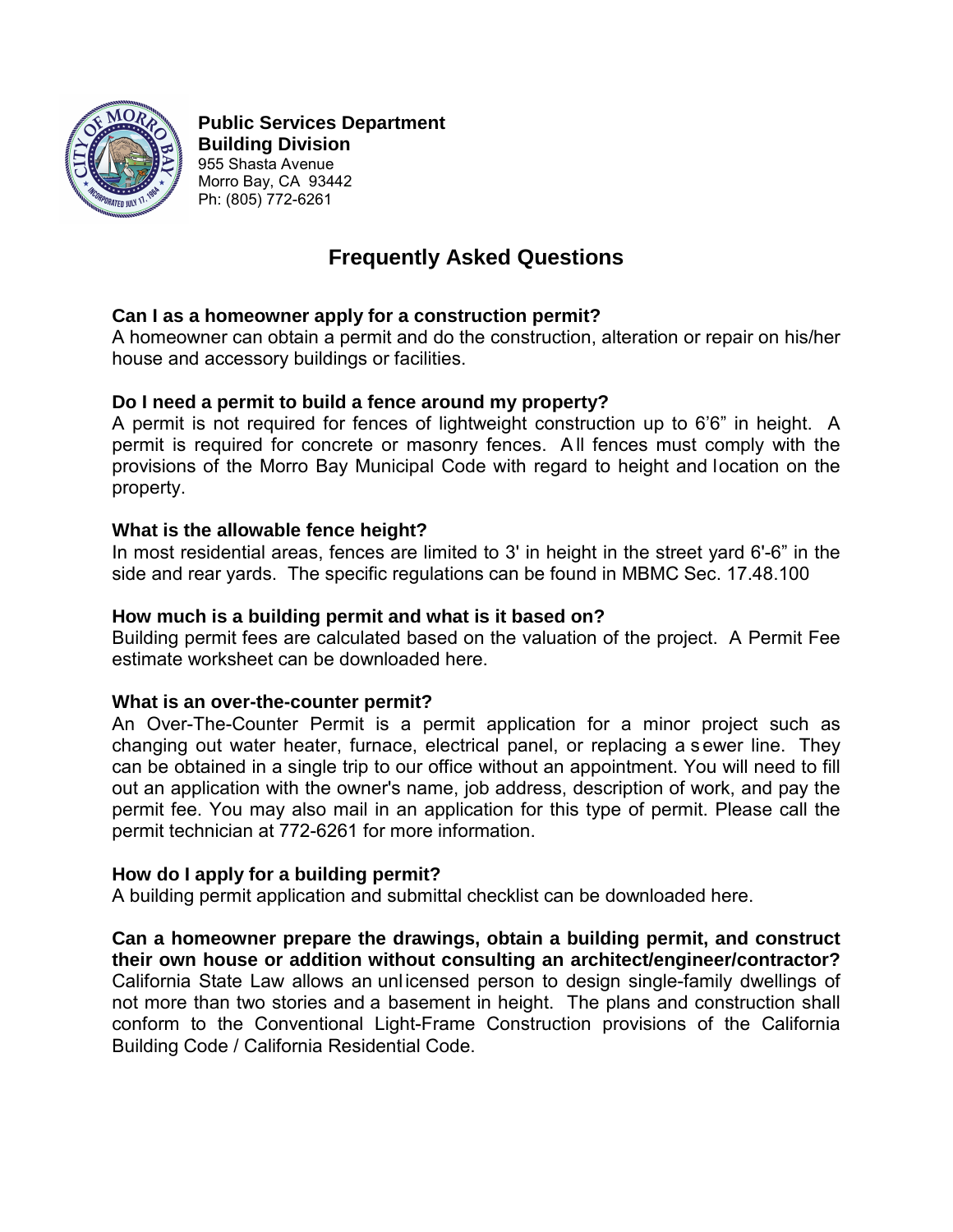#### **What is an inspection?**

All construction work for which a per mit is issued is subject to inspection. It is the contractor's responsibility to notify the inspector when the work is ready for inspection. Work is generally inspected and approved in succession and no w ork may be concealed without first obtaining the approval of the inspector. Common items to be inspected are foundation excavations, concrete work, wood framing, plumbing, electrical, shear wall nailing, roof nailing, insulation etc. When completed, the contractor needs to contact the Building Division to schedule a final inspection and approval of the completed project.

## **What is the Certificate of Occupancy?**

A Certificate of Occupancy is issued pursuant to a building permit for new construction, additions, and changes of occupancy approved by the inspector. It is evidence that the Building Official has determined that the construction was done ac cording to the requirements of the code for the given use and occupancy. T he Building Permit Inspection Card, when signed for final inspection by the inspector serves as the certificate of occupancy.

## **Do I need a permit to build a shed?**

The maximum is 120 square feet with no utilities. You should consult with the Planning Division to determine setback requirements and design review requirements. A structure larger than 120 feet, or one of any size that contains utilities, requires a building permit.

## **Do I need a permit to build a retaining wall?**

A building permit is required for the construction of retaining walls over 4' in height from the bottom of the footing to the top of the wall and or supporting a surcharge. Even if the proposed wall does not require a b uilding permit, it is advisable to discuss your proposed wall with Public Services staff as it still must comply with zoning and building regulations and may require an encroachment permit.

#### **Is a plumbing permit required to replace my dishwasher or garbage disposer?** No.

#### **Is an electrical permit required to replace a light fixture?** No.

## **Is a permit required to replace my clothes washer or toilet?**

No, in fact you may be eligible for a rebate through the City's "Water Conservation Retrofit Program."

#### **Is heating required in a dwelling unit?**

Yes. The space must be able to be maintained at a room temperature of 68 degrees Fahrenheit at a point 3 feet above the floor in all habitable areas.